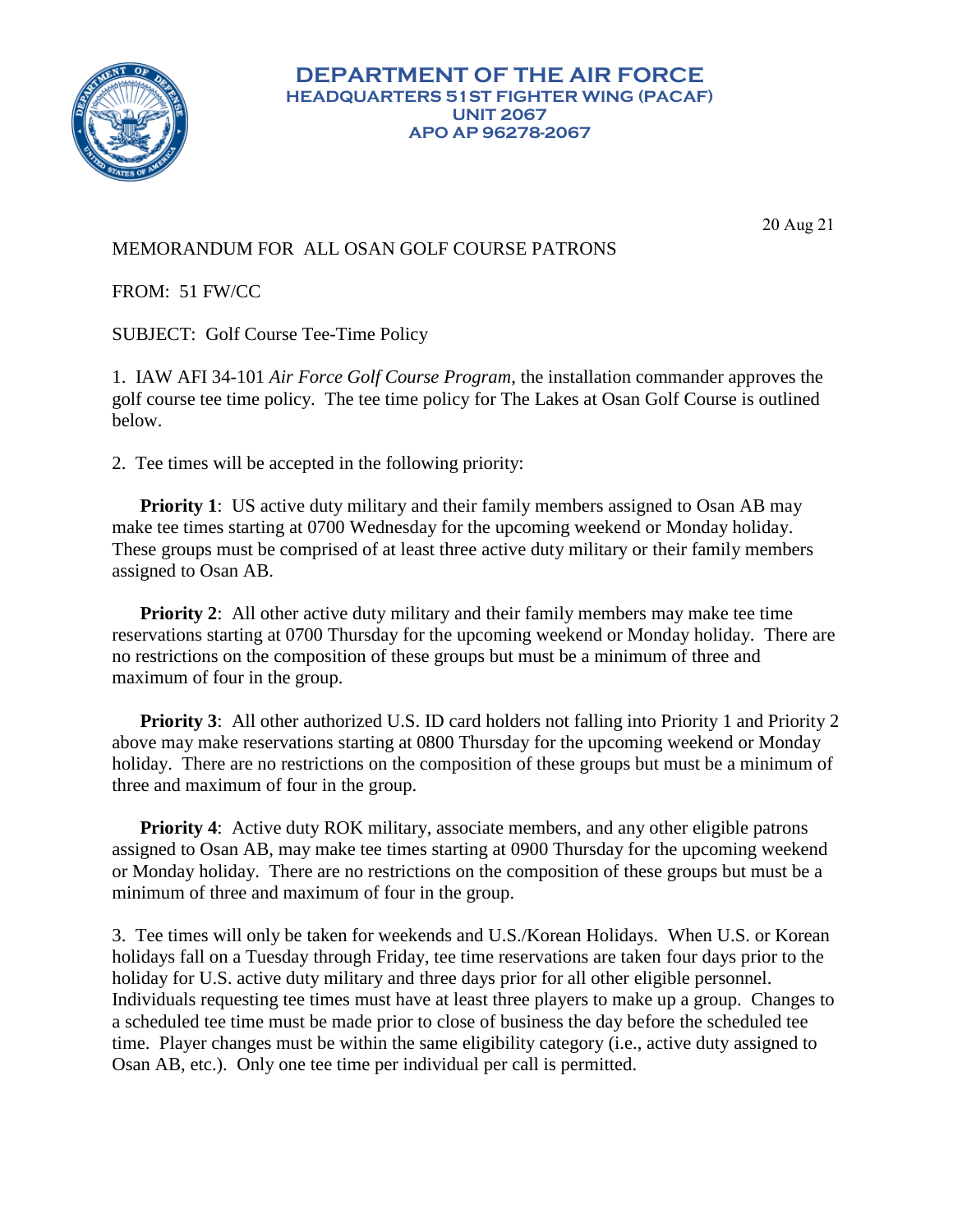4. Individuals who fail to honor their reserved tee time without prior notice will not be authorized reservations for the following weekend/holiday. This includes repetitive no shows of a group for more than one time.

5. Reservations are non-transferable. The person making the tee time must be present at least 20 minutes prior to play. Guests must play with the sponsor and only one tee time may be reserved for each day. If only one player from the reserved group shows for a scheduled tee time, that player will be placed on the waiting list.

6. Standing tee times are reserved as authorized by 51 FW/CC (Atch). These tee times are not transferable. Normally, these tee times will be confirmed/released by 1600, on the Tuesday prior to the weekend. Failure to confirm 20 minutes prior to tee time can result in forfeiture of the reserved tee time.

7. The tee time reservation policy is monitored by the Golf Course Manager for compliance. Fraudulent actions, such as giving false names or misstating base of assignment or attempts to circumvent the tee time system policy to acquire tee times may result in the suspension of future tee time reservation and/or playing privileges.

8. For further information, questions, or clarification, please call the Golf Pro Shop Tee Time Hotline 784-4128.

> WOOD.JOSHU WOOD.JOSHUA.T.1050194295 A.T.1050194295 **Date: 2021.08.30 10:56:53**

JOSHUA T. WOOD, Colonel, USAF **Commander** 

Attachment: Standing Tee Times